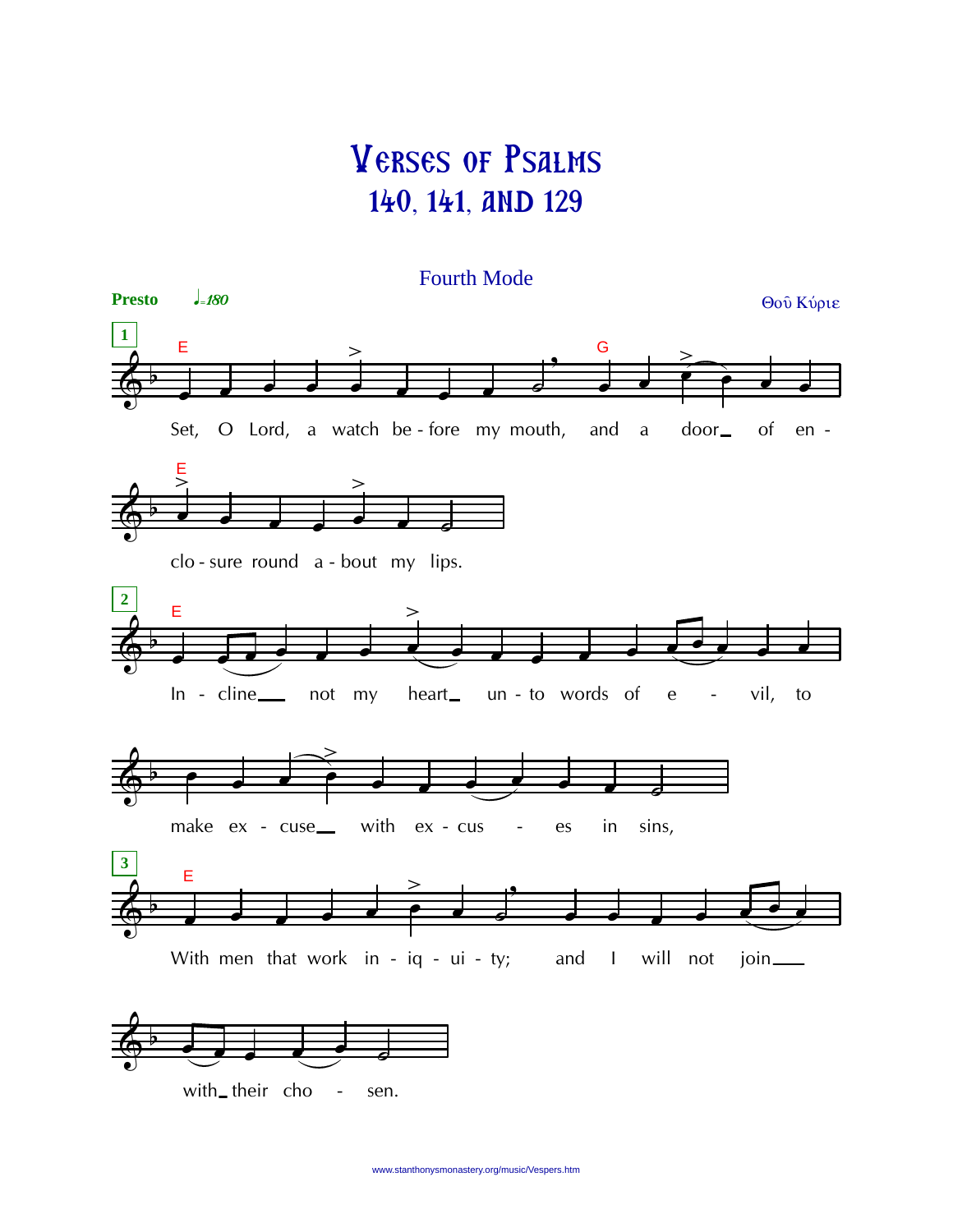

www.stanthonysmonastery.org/music/Vespers.htm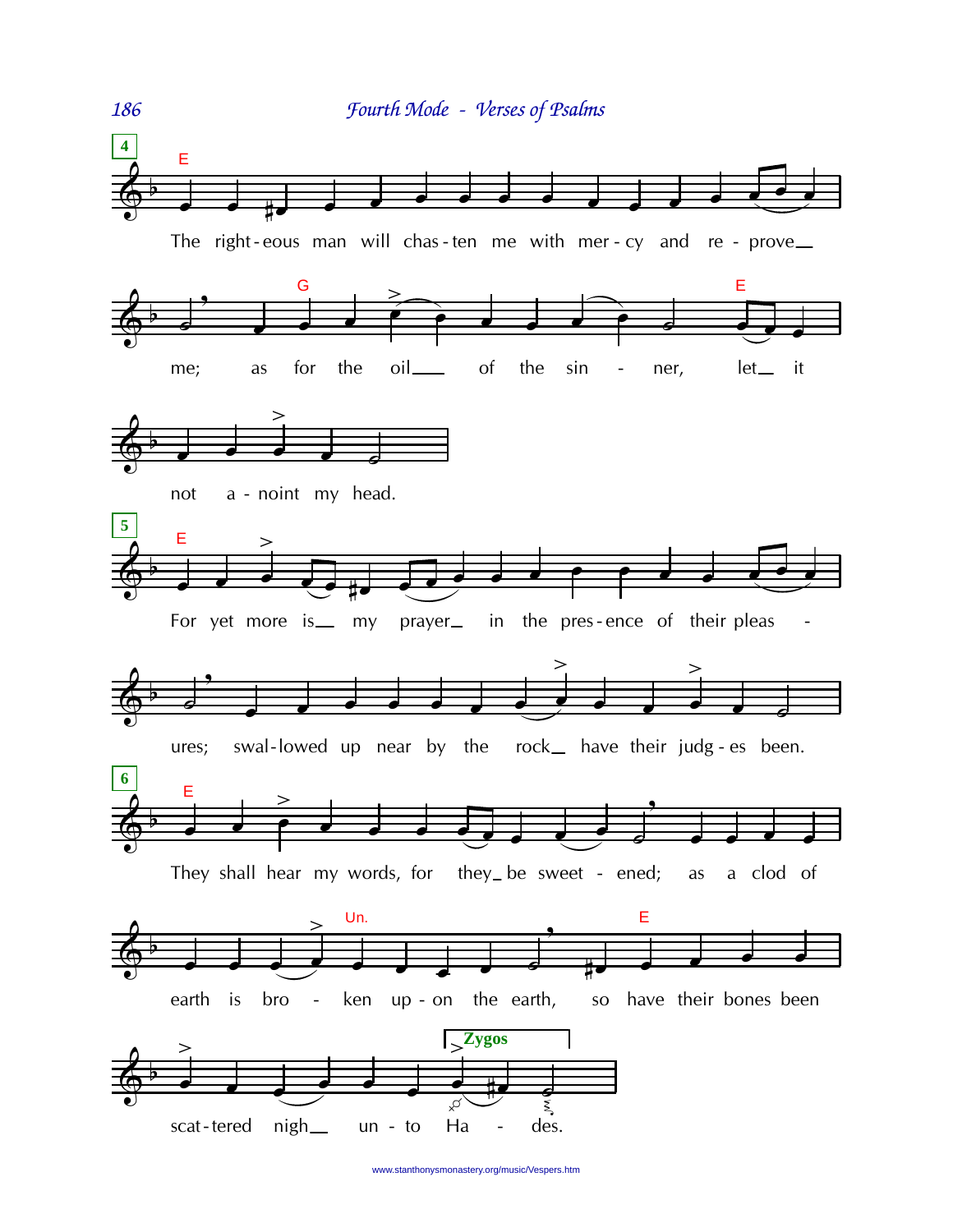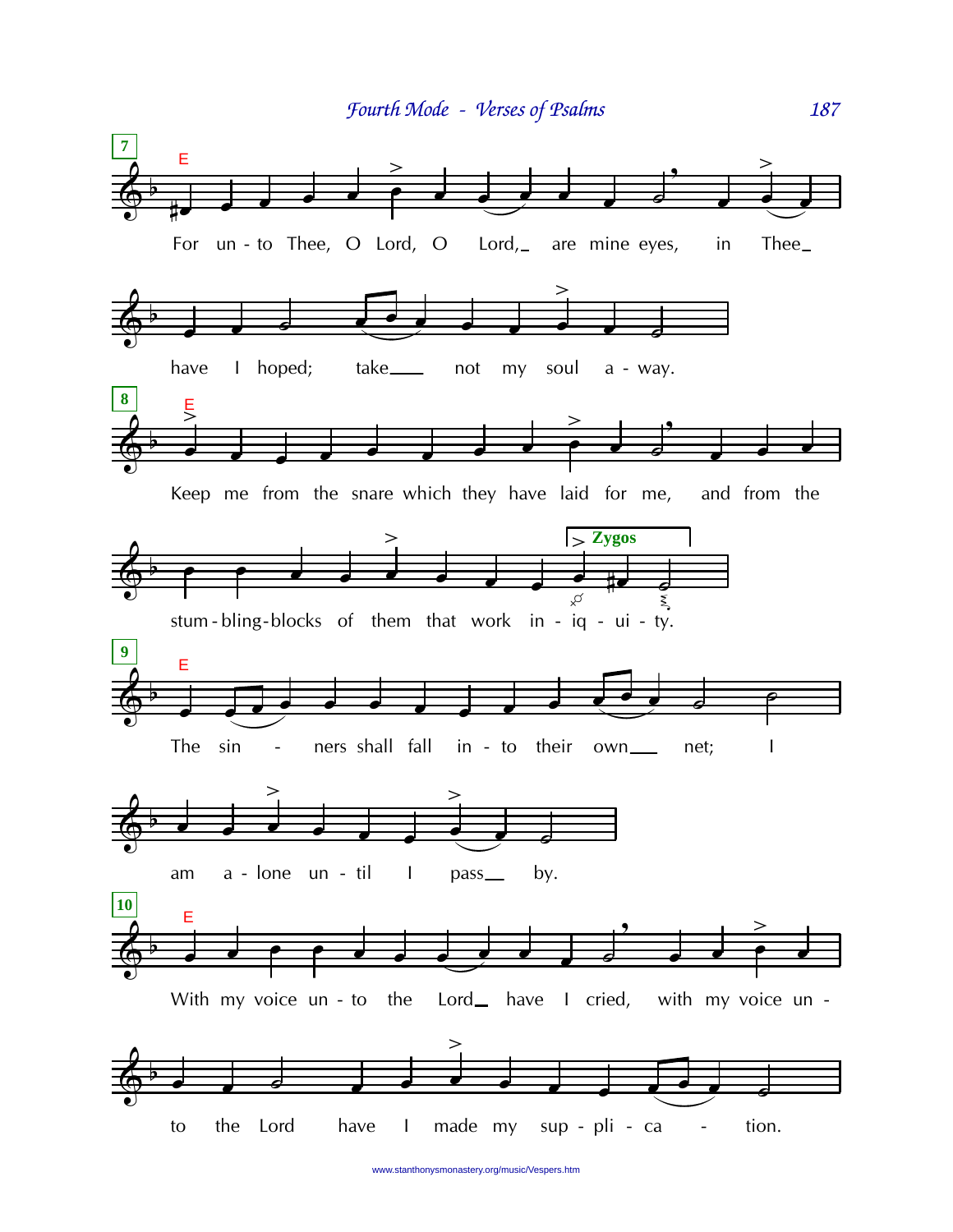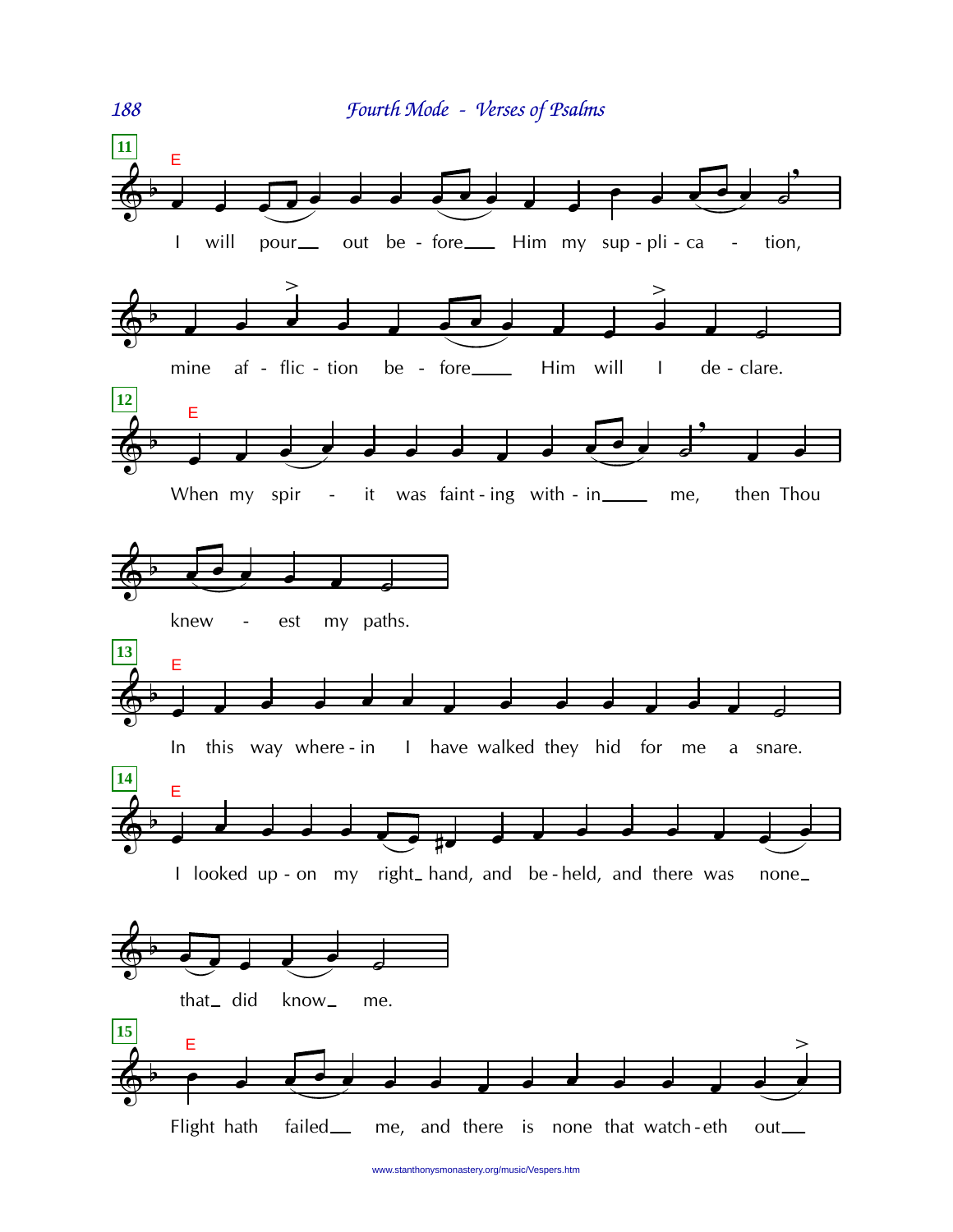

*On Saturdays, continue with Slow Stichera on page 191 or with Brief Stichera on page 226. On other days continue on following page.*